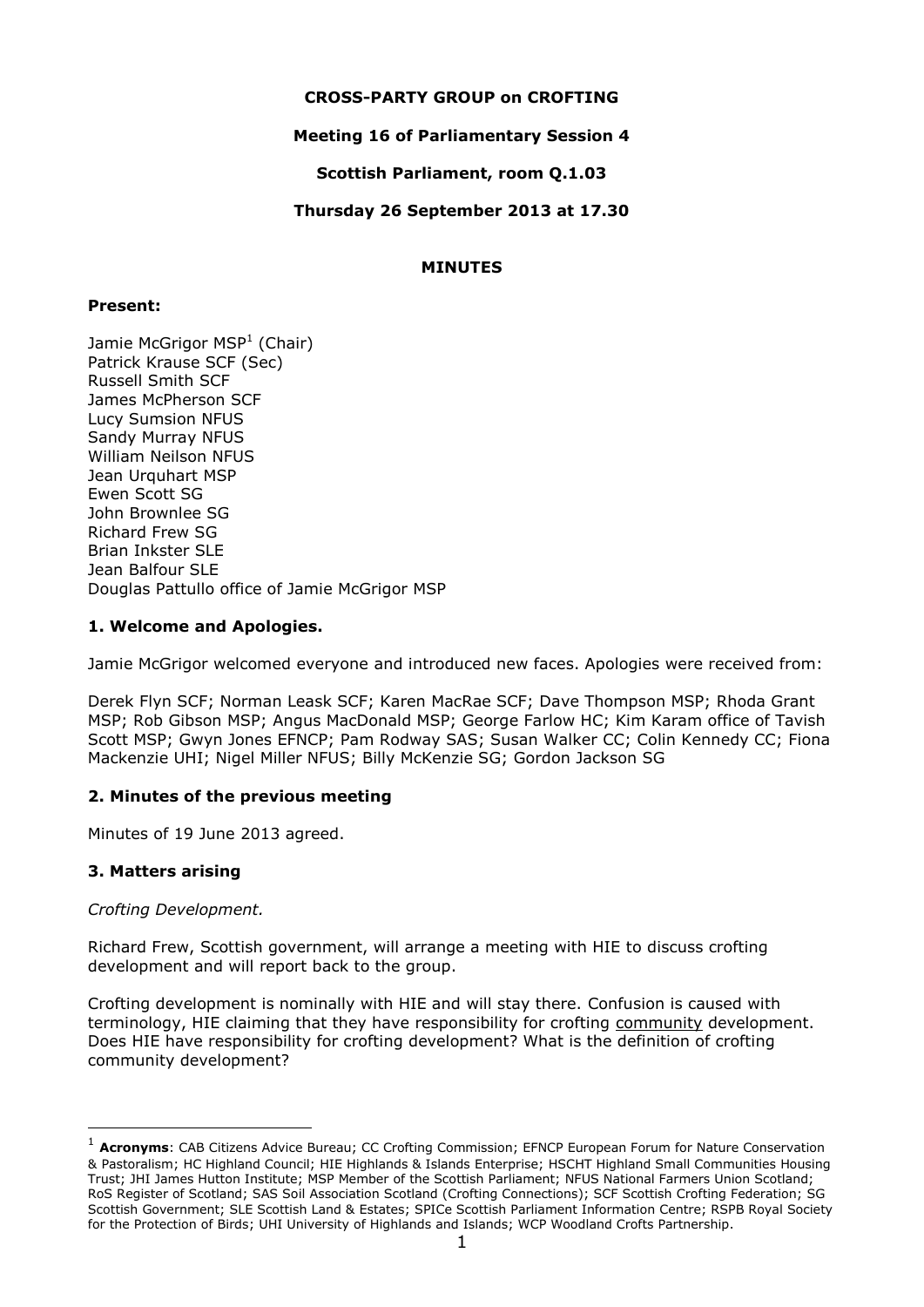£170,000 was transferred from SG to HIE budget but for the first year only (this amount was not taken off the Crofters Commission budget). HIE should build in crofting development budget in the money they receive from SG. Do they? Richard Frew will raise this with sponsor division and will report back.

Why do HIE not come to the cross-party group on crofting anymore? They should be invited to attend on a regular basis and report back on what they are doing regarding crofting community development, what their plan is for crofting, what budget they have allocated to it and what has been achieved so far. Crofting development should be a standing item on the agenda. Agreed.

# *Action: Richard Frew will arrange meeting with HIE and will consult sponsor division.*

# *Action: letter from CPGoC to HIE chair inviting regular representation.*

## *Action: letter from CPGoC to Minister asking for clarification on responsibility for crofting development.*

## *Crofting Register*

It was suggested that at least access rights should be on the Crofting Register. However advice is that it would be difficult and possibly prejudice crofters' rights if access is defined as it could exclude rights that do not appear in the land title.

Scottish Government are satisfied that the Crofting Register has everything it set out to have. If more were put on the Crofting Register it would cost more for crofters to register and it is unlikely they would want this given the reaction to paying at all. Keeping some information on the Register of Crofts with the commission keeps costs to the crofter down.

The crofting register is only a register of boundaries; this was always the intention. There is potential to put anything on the Crofting Register, at a price. It would be wrong to focus on access rights when there are lots of other bits of information that could also be recorded.

Could there one day be just one register? I.e. move all information from the Register of Crofts to the Crofting Register. The Crofting Commission are currently looking at what should be on the Register of Crofts.

The problem with having two registers is that if information is needed it can take two letters from a lawyer to obtain the information, this being more costly to the client. A useful move could be to have a one-stop shop (Crofting Commission) who gather the information required from both registers.

When all property is on the land register, the register of sasines will go. Perhaps when all crofts are on the Crofting Register, the Register of Crofts can go or just become an administration tool for the Crofting Commission. The intention is that the Crofting Register will replace the Register of Crofts eventually, but this takes time.

## *Action: Crofters Commission and Registers of Scotland to be invited to cross party group meeting to explain and discuss the registers.*

# **4. Implementation of the Crofting Reform 2010 Act**

Richard Frew the Scottish Government gave an update on implementation of legislation.

The triggers, which will force a croft to be registered when an administrative function is required of the Commission, will be introduced after 30 November. But Crofts can still be registered voluntarily. Crofters should still be encouraged to register voluntarily because registration by trigger will hold up the application for the administration. Forward planning is the key.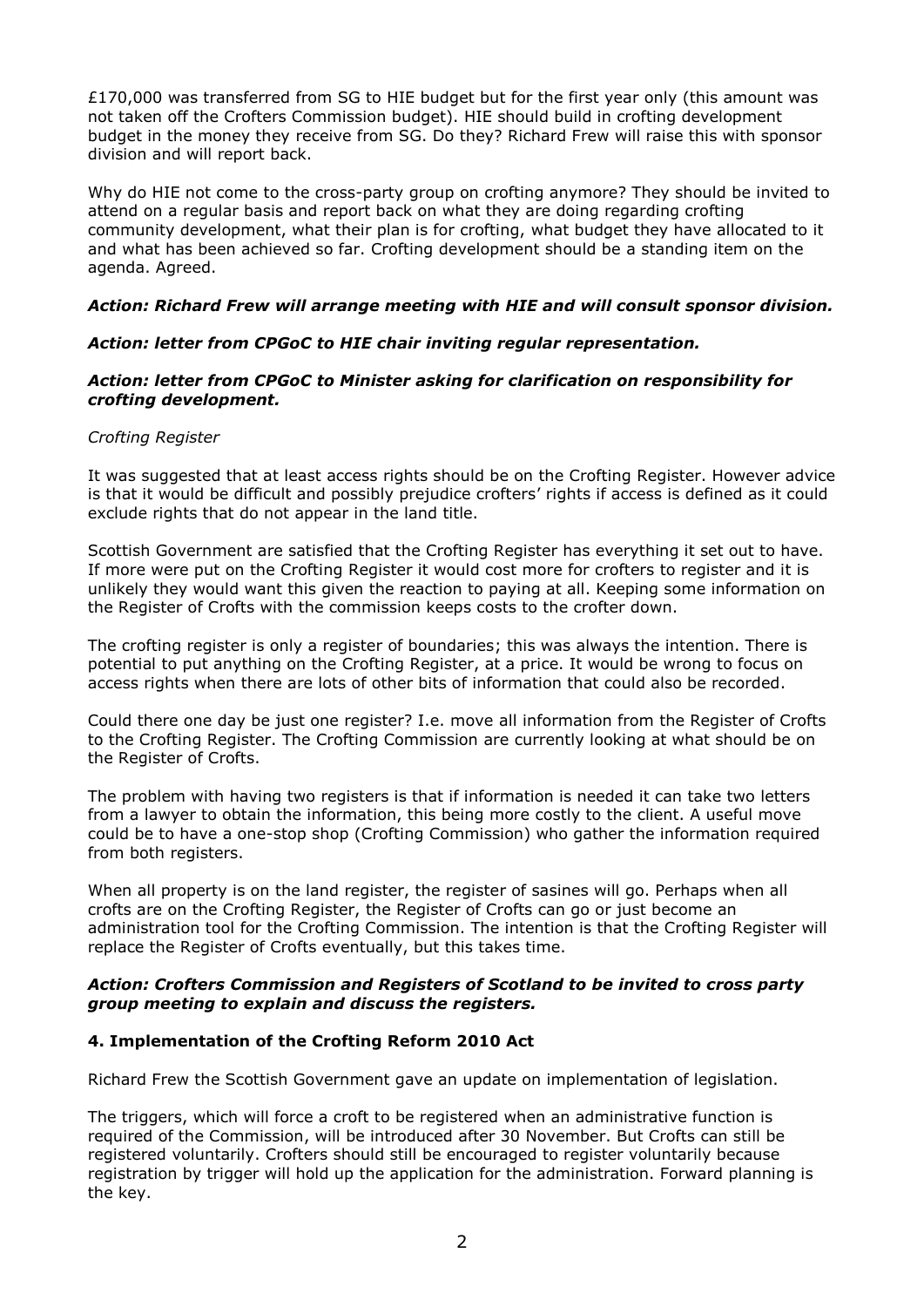SCF are keen to see the requirement for the two adverts for registration of a croft to be removed. There seems to be no justification whatsoever for the two adverts. The Crofting Commission will have already notified all the adjoining properties so having to put adverts in a newspaper is superfluous. Should it be deemed necessary to make a croft registration more widely known there is no reason why this could not be put on the Commission website.

The Crofting Commission are sending applications back because their information does not correspond to the applicant's; but Commission information is known to be inaccurate.

The amendment to allow decrofting for owner occupier crofters has received Royal assent.

The consolidation of the crofting acts will be considered by ministers in the bigger picture of issues that are being raised regarding the act. Issues will be collected in a "sump", a term coined by Derek Flyn. The sump will be formally launched at the Crofting Law Group conference tomorrow. Derek Flyn and Keith Graham will collate information on issues related to the act, glitches, possible amendments. The crofting law conference will have working groups to discuss issues; these will start the sump. All stakeholders are invited to contribute to the sump over the next few months. There may be problems from way back that also need to be addressed as well as those specific to the 2010 act, though this act is the main focus.

People are still suffering because of anomalies in the definition of owner occupier crofters and owner occupiers. Unintended consequences should be sorted now. The issue of owner occupiers who need consent of neighbours to decroft needs to be sorted sooner rather than waiting for the sump amendments.

## **5. Crofting Development - Torridon planning decision – why a crofter needs to live on their croft**

Russell Smith, SCF, gave a short talk on why it is essential that a crofter is able to live on their croft. For example, it is very important to be there when livestock are giving birth; poultry need putting away at night; machinery and fuel need to be protected from theft.

The Torridon case highlighted the lack of understanding of this. The crofter needed to put a house on the croft in order to carry out their crofting. The house had been designed to blend in with the surroundings. However this was not in the local development plan and a house on the croft was deemed to be not in keeping with existing settlement plan.

The Crofting Commission are statutory consultees, so why didn't they contribute in this case?

If a crofter only has in-bye on which to put their house but this doesn't conform to the local plan, where are they supposed to put the house? Bare-land crofts should have a presumption to build the house on the croft especially if there is no-where else appropriate close-by.

Crofters need to be involved with their local plan and councils need to listen to the points brought forward by crofters. Planners should be encouraged to look further at individual cases on merit. The plan is just a guide. De-population in rural areas is closely linked with planning.

## **6. Update on CAP reform and SRDP process**

John Brownlee of the Scottish government gave an update on CAP reform.

Political agreement on CAP has been agreed in Brussels - it is to be adopted. It will be November or December before a detailed regulation will be issued.

The budget is unknown for Scotland as yet; the UK budget is known so negotiations are taking place of the division of the budget within the UK.

There will be two regions, possibly three in Scotland. Land type (arable, temporary grass, permanent grass, rough grazing) is the favoured method for regionalisation.